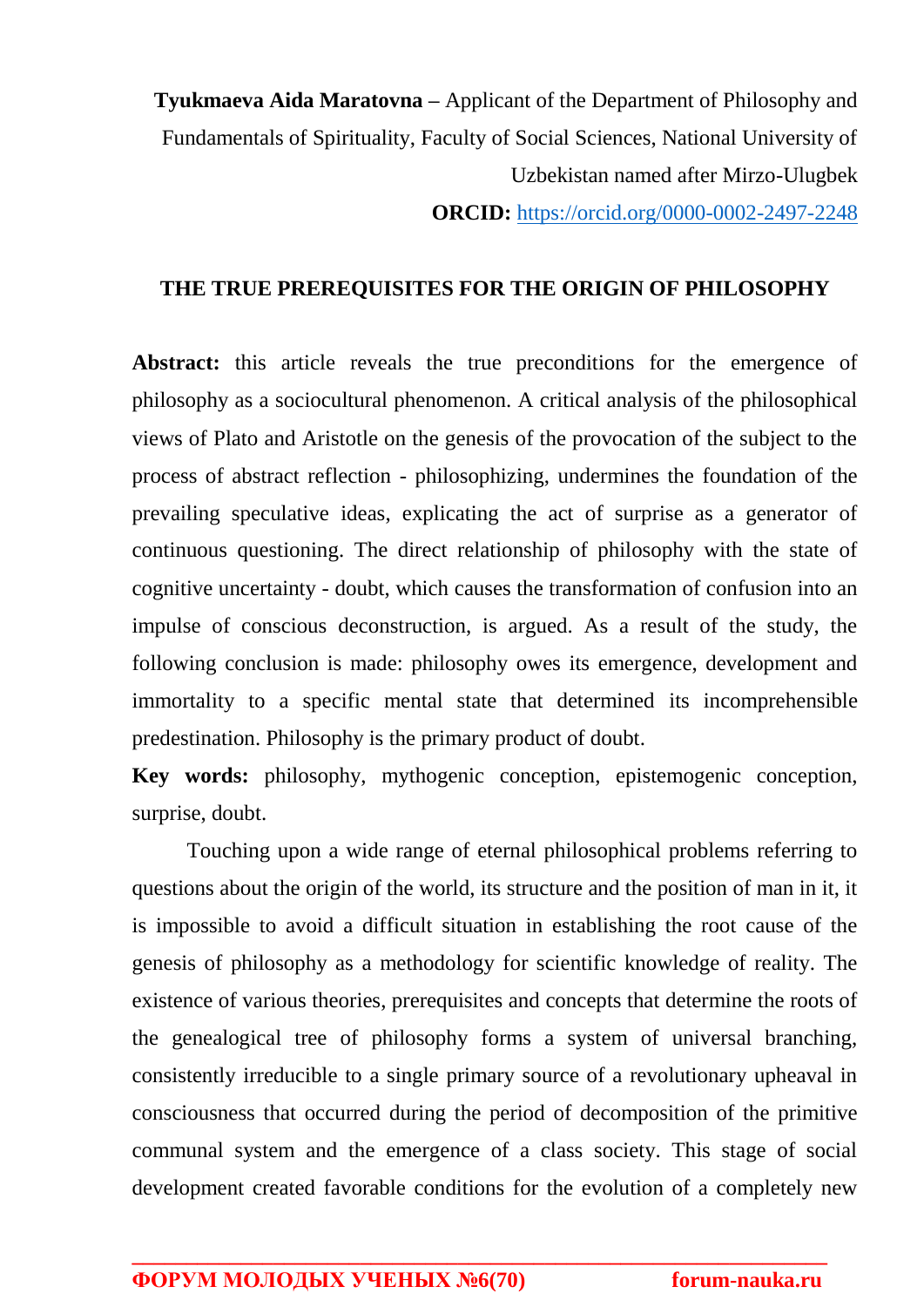form of theorization of existing knowledge. The German philosopher Karl Jaspers, to designate the period of the emergence of philosophy, introduces the term "axial time", which is characterized by the coordination of the human worldview from mythological ideas to rational justification. The content of the mythogenic concept of the genesis of philosophy is the reassessment of the emotional-sensual epistemological phase in favor of rational-logical reflection, which allows one to get rid of the chains of sensationalism and irrationalism through immanent transformations and transformations. Thus, the origin of philosophy can be expressed as a gradual modernization and rationalization of abstract narratives. The essential difference between the mythogenic and epistemogenic concepts, which perceive the emergence of philosophy as an inevitable process "from myth to logos", is the diametricality of the proposed paradigms.The epistemogenic concept proceeds from a special means of mental activity - generalization - a form of reflection of the general features and qualities of the phenomena of reality. The relationship of this concept to the positivist tradition, based on the empirical foundation of research, contributed to the reduction of philosophy to theoretical natural science. The content of the two initially opposing concepts was later reduced to the epistemogenic-mythogenic concept, which includes both sources of the genesis of philosophy as a sociocultural phenomenon.

The engine of philosophy as an abstract spiritual search, according to Plato and Aristotle, is surprise. "Theaetetus. - By the gods, Socrates, I am extremely amazed at what it is, and sometimes my head is spinning when I think deeply about it. Socrates. - Theodore seems to be quite groping for the essence of your nature, my friend. After all wonder is inherent primarily in the philosopher. This is precisely the beginning of philosophy, and nothing else .. ". In order to verify the reliability of this provision, it is necessary to analyze the factors influencing the occurrence of this emotion. The French philosopher René Descartes, sharing the position of Aristotle, in his famous list of six primitive passions, gives astonishment an exceptional place. "Other passions may serve to make us pay attention to useful and harmful objects; wonder alone draws attention to rare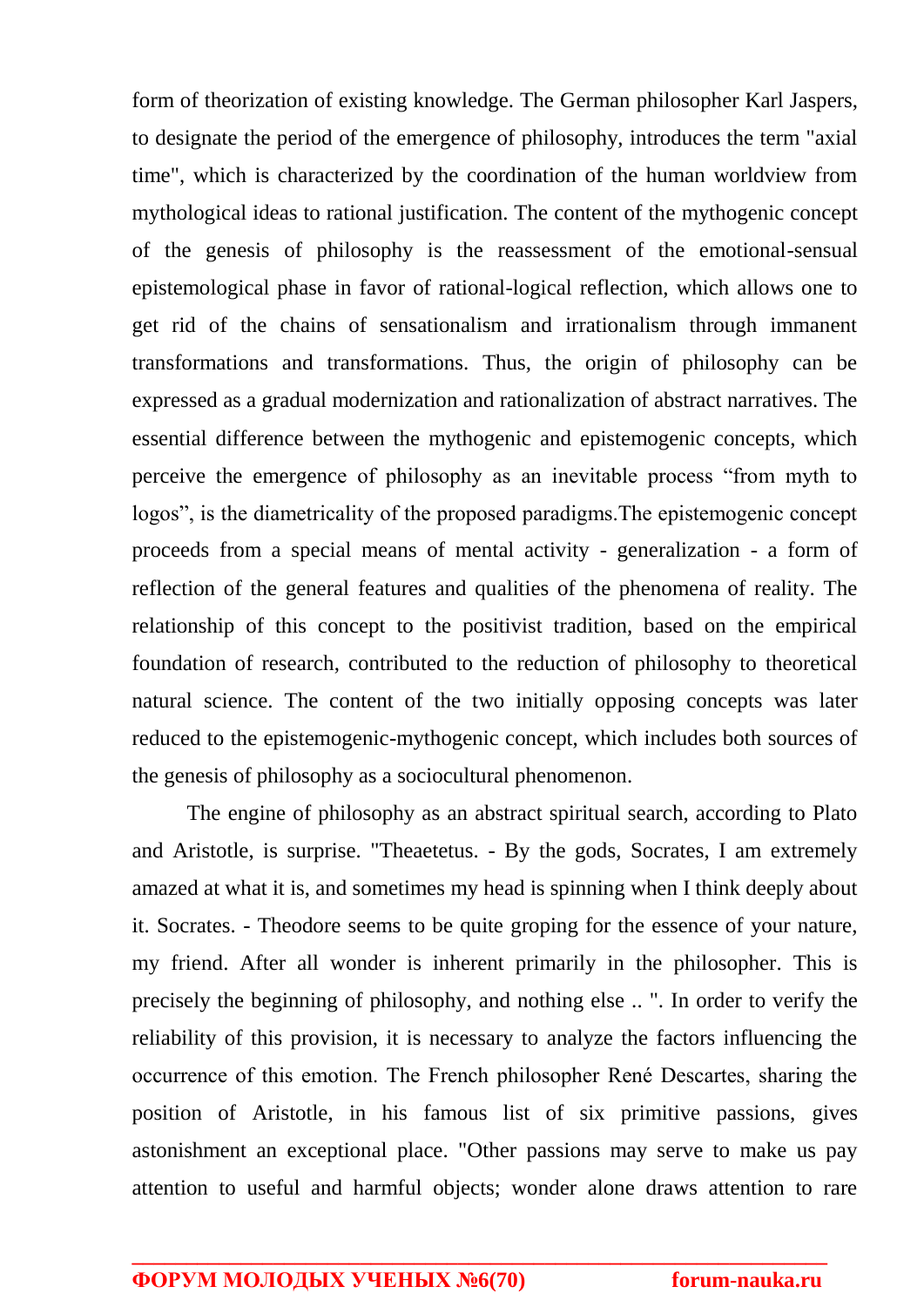objects." Analyzing the nature of surprise, Descartes comes to the conclusion that the impulse to philosophize is due precisely to the emerging cognitive emotion. The feeling of some confusion, according to Kant, is revealed when meeting with something unexpected. Ushinsky, partly sharing the position of Descartes, expresses the following: "We are surprised at a new, unexpected phenomenon for us precisely because we feel all the difficulty to introduce it as a new link in the strings of our ideas, and as soon as we do this, the feeling of surprise will stop." Surprise, by its nature, is a short-term reaction of bewilderment directed at an object or phenomenon that provokes a state of cognitive dissonance in a person. In the process of this reaction, pronounced changes in the muscles of the face are observed: wide opening of the upper eyelids and relaxation of the lower ones, opening of the mouth and relaxation of the lips. The totality of all mimic expressions, reflecting the state of amazement, is thus a physiological reflex of the brain to the degree of cognitive dissonance.

Aristotle, raising surprise to the rank of the root cause of all philosophizing, demonstrated to the world his intellectual inconsistency. The reaction of surprise is only an involuntary and sudden metamorphosis, which serves as an indicator of cognitive changes in thinking. The true source of all philosophizing is doubt, which underlies the denial of the possibility of reliable knowledge of objective reality - skepticism. The largest representatives of skepticism include the ancient Greek philosophers Pyrrho and Sextus Empiricus. The implacable enemy of the sophists, Pyrrho, the founder of the skeptical school, undermined the foundation of dogmatic philosophy, showing that the impossible can be proved from an assumption. Diogenes of Laerste, mentions the Pyrrhonians as a calm and indifferent expression of silence. "They reject all proofs, criteria of truth, signs, causes, movements, study, arising, existence of good and evil by nature." A follower of the ancient school of skepticism, Sextus Empiricus, in his books "Against Various Sciences" argues the failure of grammar, rhetoric, geometry, arithmetic, astrology and music, questioning them as sciences.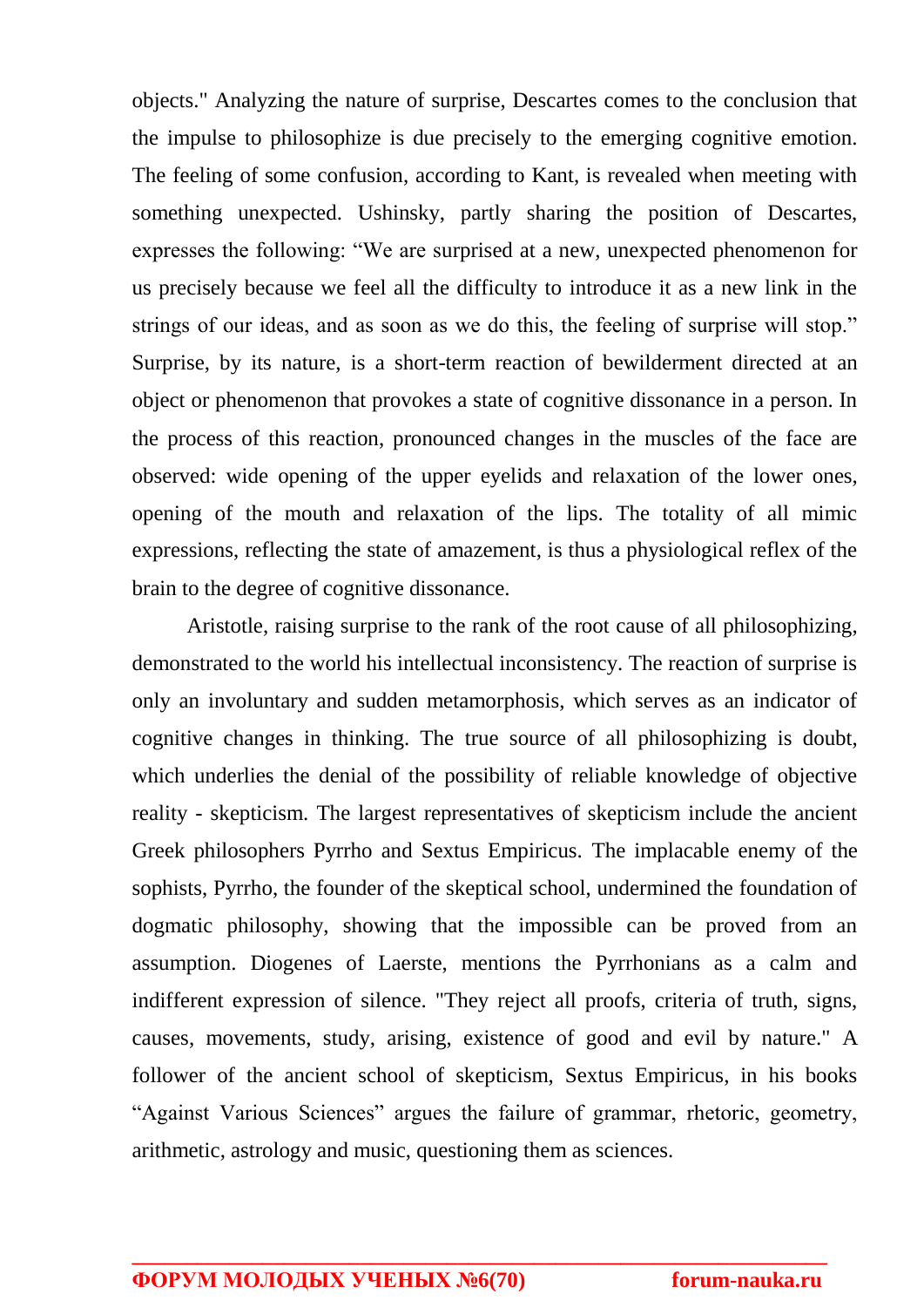The cornerstone of skepticism and its characteristic feature is the philosopher's abstinence from judgments due to the equivalence of opposite judgments isosthenia. The being perceived by the subject and its further comprehension has the character of a distortion - a kind of appearance that is different from objective reality. Knowledge of the world, thus, is reduced to the observation of deformed reflections of fragmentary phenomena - shadows.The judgments of philosophers and the content of various philosophical traditions are so pluralistic and contradictory that there is a need for a conscious rejection of any statements regarding the entire universe. Guided by the epistemological principle of doubt, the supporters of this philosophical direction, thus, become hostages of their own questioning. A critical approach in relation to all existing judgments turns the formulation of philosophical questions into a desperate attempt to study the world order incomprehensible to man. The continuous modification of matter leads the questioner to a stable position of epistemological relativism, which also extends its influence to the system of ethical categories. This position is also confirmed by the philosophical views of Protagoras, which anticipated relativism: "Man is the measure of all things – the existence of existing and the non-existence of nonexistent things." Thus, the ancient apologist for relativity mortifies the very existence of truth as such, turning human knowledge into the principle of absolute subjectivism.

Speaking about truth, Friedrich Nietzsche continues the philosophical tradition of Protagoras, asking about its very essence: "So, what is truth? A moving crowd of metaphors, metonyms, anthropomorphisms - in short, the sum of human relations that have been elevated, transferred and embellished by poetry and rhetoric and after long use seem to people canonical and obligatory: truths are illusions that have been forgotten that they are; metaphors that have already worn out and become sensually impotent; moments on which the image has been erased and which are no longer looked at as coins, but as metal. Coming to a nihilistic conclusion regarding truth, the great immoralist also questioned Bacon's empirical